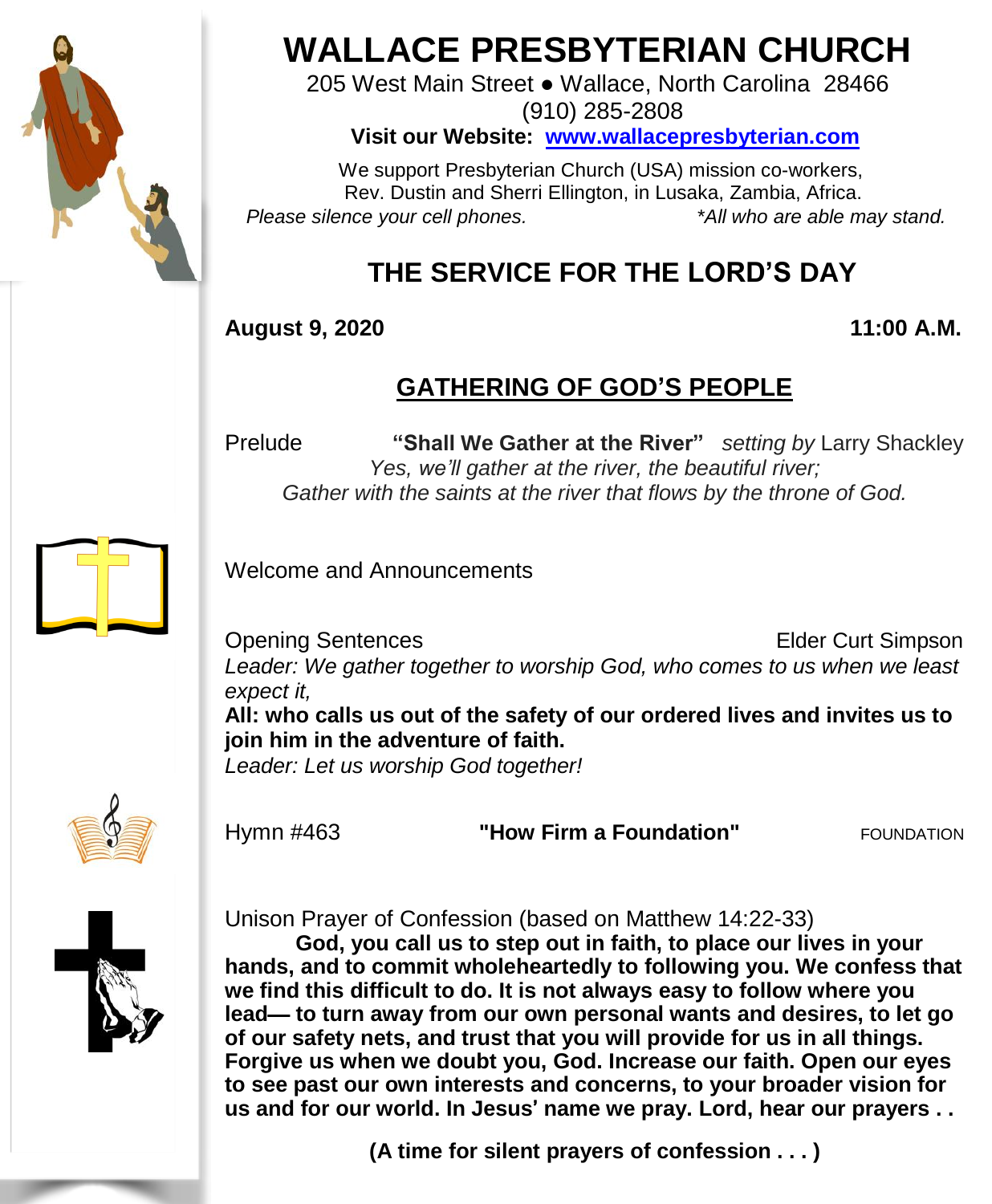

Responsive Assurance of Pardon *Leder: Hear and believe the Good News!* **All: In Jesus Christ, our sins are forgiven!** *Leader: Gracious God, we praise you for your faithful love*. **All: Lord Jesus Christ, we pray that you would make us worthy to bear your name. Amen.**

Gloria Patri **Glory Be to the Father Glory be to the Father, and to the Son, and to the Holy Ghost; as it was in the beginning, is now, and ever shall be, world without end. Amen, amen.**

#### **PROCLAIMING GOD'S WORD**



Children's Sermon

Prayer for Illumination

**Dear Lord, help us as we read and hear your Word together. Open our minds and hearts to all that these words of life offer us. We long to be continually challenged, transformed, and renewed by your Word. May we hear your voice of life as we hear your Word. Amen.**

| Old Testament Lesson | <i>Isaiah 43:1-13</i>        | <b>Elder Curt Simpson</b> |
|----------------------|------------------------------|---------------------------|
| Hymn #159            | "O Sing a Song of Bethlehem" | <b>KINGSFOLD</b>          |
| Gospel Lesson        |                              | Matthew 14:22-33          |
| Sermon               | "Have a Heart"               | Dr. Philip K. Gladden     |

A Time for Silent Reflection



Pastoral Prayer with the Lord's Prayer

**Our Father who art in heaven, hallowed be Thy name. Thy kingdom come, Thy will be done, on earth as it is in heaven. Give us this day our daily bread; and forgive us our debts, as we forgive our debtors; and lead us not into temptation, but deliver us from evil. For Thine is the kingdom and the power and the glory, forever. Amen.**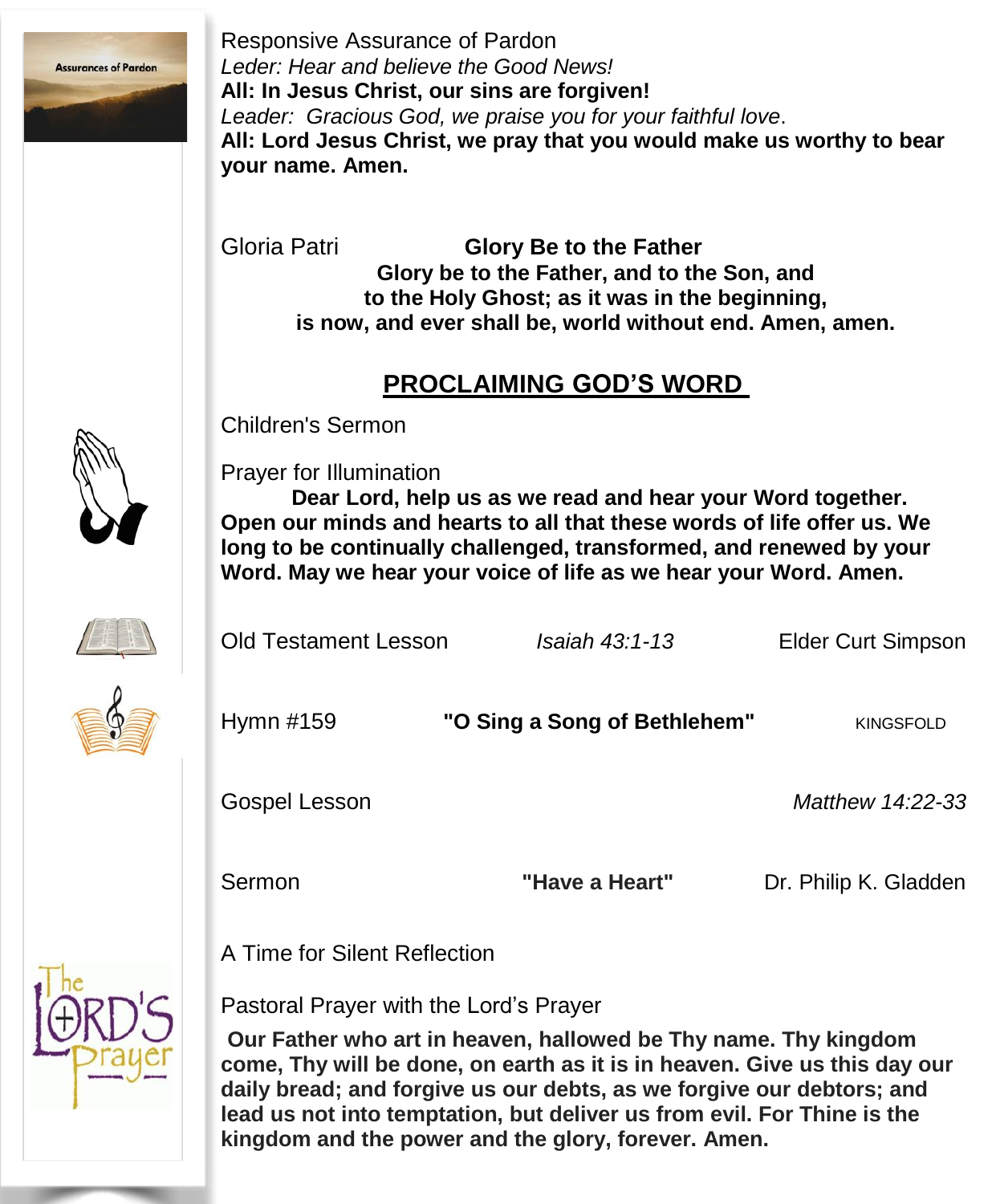### **GIVING THANKS TO GOD**

Offertory **"How Firm a Foundation"** *setting by* Molly Ijames *When through the deep waters I call thee to go, the rivers of sorrow shall not overflow; For I will be near thee, thy troubles to bless, and sanctify to thee thy deepest distress.*



 Doxology and Prayer of Dedication *Praise God from whom all blessings flow; Praise Him all creatures here below; Praise Him above ye heavenly host; Praise Father, Son, and Holy Ghost. Amen.*

Presentation of Tithes and Offerings



The Affirmation of Faith: The Apostles' Creed **I believe in God the Father Almighty, Maker of heaven and earth. And in Jesus Christ his only Son our Lord; who was conceived by the Holy Ghost, born of the Virgin Mary, suffered under Pontius Pilate, was crucified, dead, and buried; he descended into hell; the third day he rose again from the dead; he ascended into heaven, and sitteth on the right hand of God the Father Almighty; from thence he shall come to judge the quick and the dead. I believe in the Holy Ghost; the holy catholic Church; the communion of saints; the forgiveness of sins; the resurrection of the body; and the life everlasting. Amen.**



Hymn #8 **"Eternal Father, Strong to Save"** MELITA



Benediction

Postlude